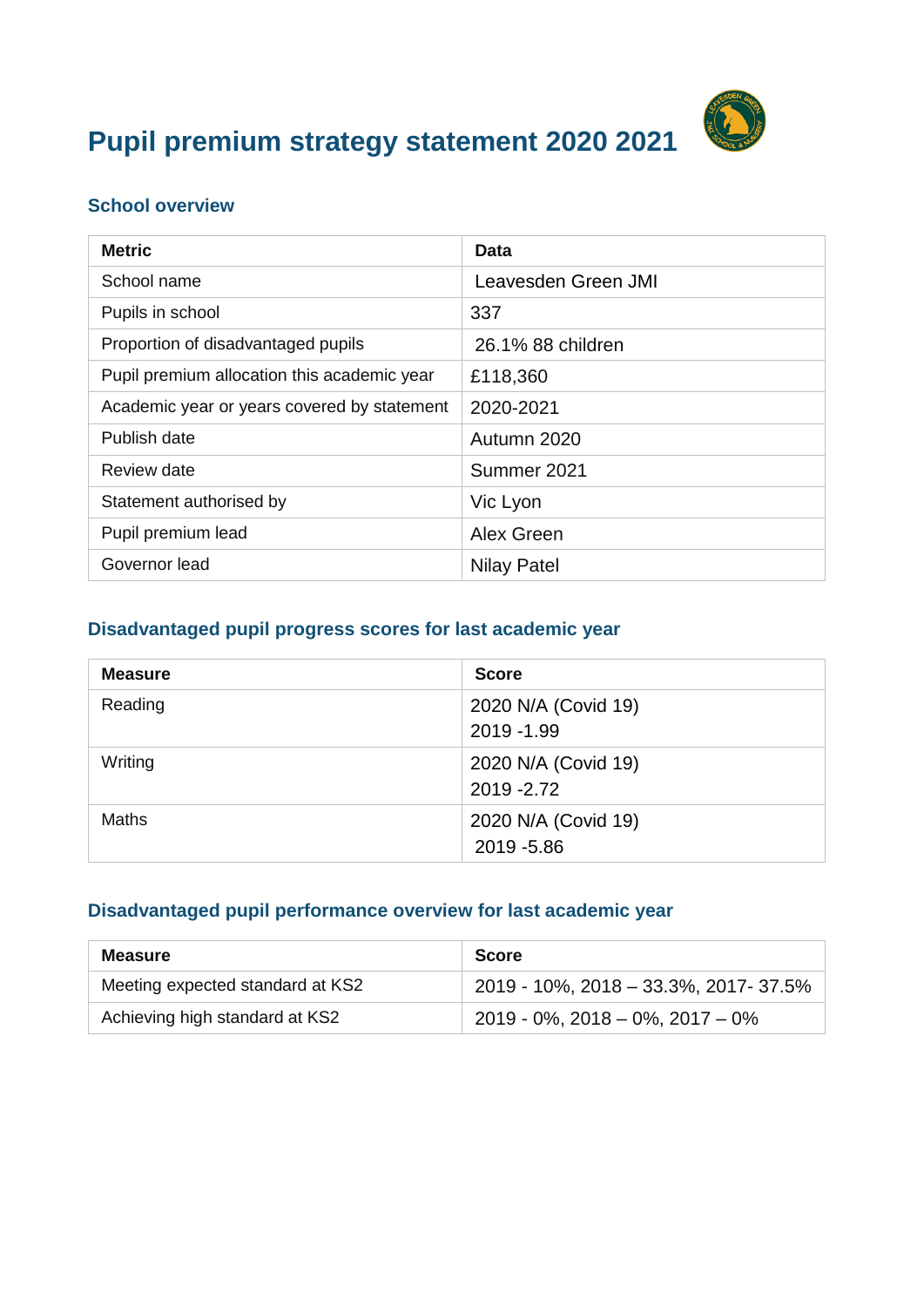## **Strategy aims for disadvantaged pupils**

| <b>Measure</b>                                   | <b>Activity</b>                                                                                                                                    |
|--------------------------------------------------|----------------------------------------------------------------------------------------------------------------------------------------------------|
| Priority 1                                       | Ensure all relevant staff (including new staff) have<br>received paid-for training to deliver the Back on Track<br>materials for Maths and English |
| Priority 2                                       | Ensure high quality phonics and language acquisition<br>on work to fill the gaps relating to starting points and<br>lockdown                       |
| Barriers to learning these<br>priorities address | Ensuring staff use evidence-based whole-class<br>teaching interventions                                                                            |
| Projected spending                               | Staffing costs private and confidential.                                                                                                           |

# **Teaching priorities for current academic year**

| Aim                                                                                              | <b>Target</b>                                                                                                                                                             | <b>Target date</b> |
|--------------------------------------------------------------------------------------------------|---------------------------------------------------------------------------------------------------------------------------------------------------------------------------|--------------------|
| Disadvantaged children<br>make accelerated<br>progress in reading                                | To accelerate progress of those pupils<br>not achieving expected standard in<br>reading and narrow the gap between<br>disadvantaged pupils and their peers<br>nationally. | July 21            |
| Disadvantaged children<br>make accelerated<br>progress in writing                                | To accelerate progress of those pupils<br>not achieving expected standard in<br>reading and narrow the gap between<br>disadvantaged pupils and their peers<br>nationally. | July 21            |
| Disadvantaged children<br>make accelerated<br>progress in mathematics                            | To accelerate progress of those pupils<br>not achieving expected standard in<br>reading and narrow the gap between<br>disadvantaged pupils and their peers<br>nationally. | July 21            |
| Disadvantaged children<br>make accelerated<br>progress in phonics                                | To narrow the gap between our<br>disadvantaged and national average<br>expected standard in PSC                                                                           | July 21            |
| Disadvantaged children<br>have attendance<br>measures inline with non-<br>disadvantaged children | Improve attendance of disadvantaged<br>pupils to national average (96%)                                                                                                   | July 21            |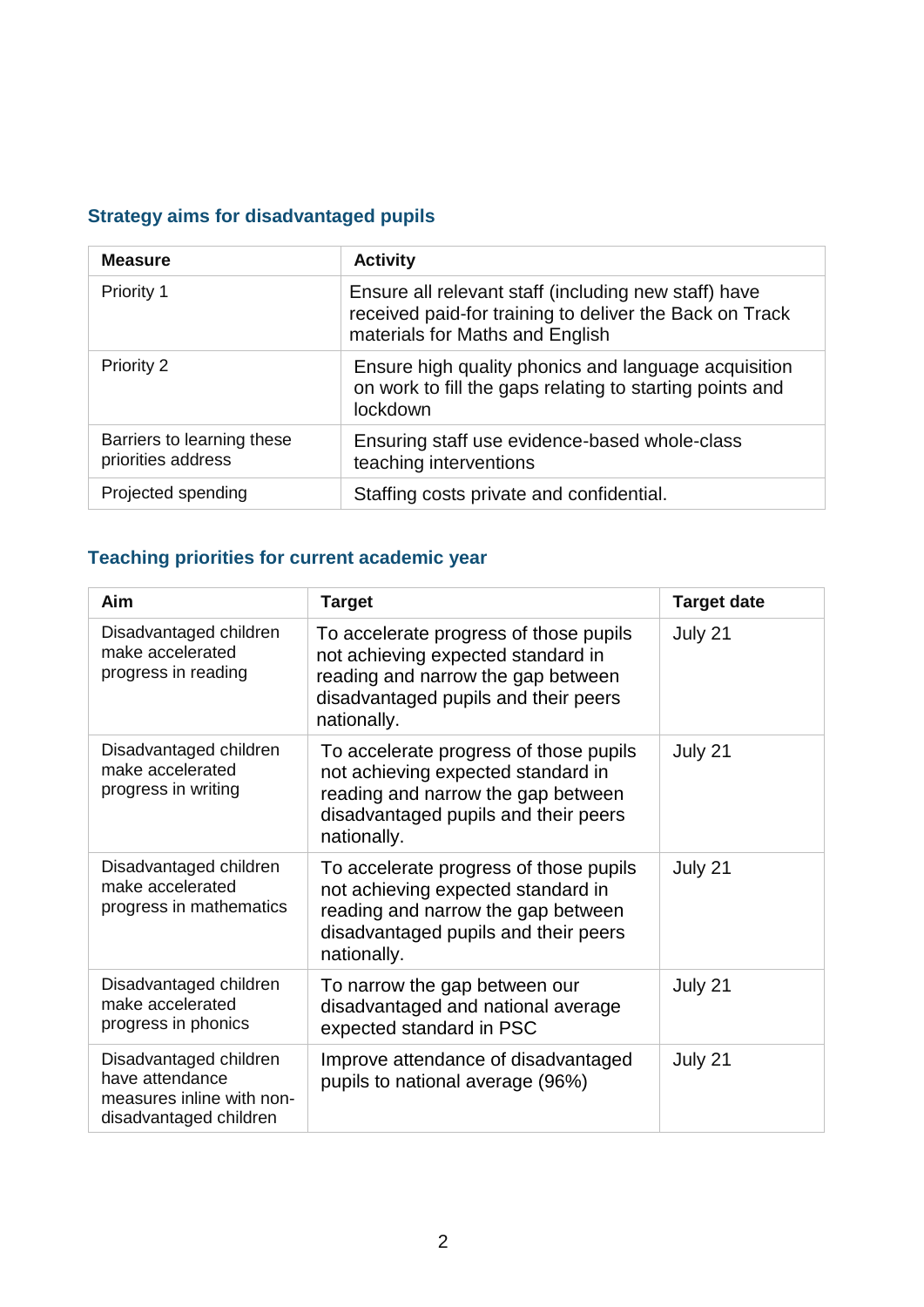# **Targeted academic support for current academic year**

| <b>Measure</b>                                                                                                     | <b>Activity</b>                                                                        |
|--------------------------------------------------------------------------------------------------------------------|----------------------------------------------------------------------------------------|
| Disadvantaged pupils in Y6<br>make accelerated progress in<br>Reading, Writing and<br><b>Mathematics</b>           | Additional tutoring for target groups in the Autumn<br>Term                            |
| Disadvantaged pupils in Nursery<br>- Y6 make accelerated progress<br>in Reading, Writing and<br><b>Mathematics</b> | Additional teacher time through 8-10 mins targeting<br>daily and daily reading support |
| Barriers to learning these<br>priorities address                                                                   | Lower academic starting points                                                         |
| Projected spending                                                                                                 | £7,000 + staffing costs                                                                |

### **Wider strategies for current academic year**

| <b>Measure</b>                                                                                              | <b>Activity</b>                                                                                     |
|-------------------------------------------------------------------------------------------------------------|-----------------------------------------------------------------------------------------------------|
| Disadvantaged pupils with<br>circumstances outside of school<br>as a barrier are supported                  | Family Worker, Nurture room support, SEMH Lead                                                      |
| Disadvantaged pupils in the Early<br>Years with Communication and<br>Language as a barrier are<br>supported | Speech and Language LSA                                                                             |
| Disadvantaged pupils with SEMH<br>as a barrier are supported                                                | <b>Play Therapy</b>                                                                                 |
| Disadvantaged pupils with<br>absence from school as a barrier<br>are supported                              | Attendance tracking and targeted support                                                            |
| Barriers to learning these<br>priorities address                                                            | Barriers outside of school<br><b>SEMH</b><br>Poor communication and Language<br>Absence from school |
| Projected spending                                                                                          | Staffing costs – private and confidential                                                           |